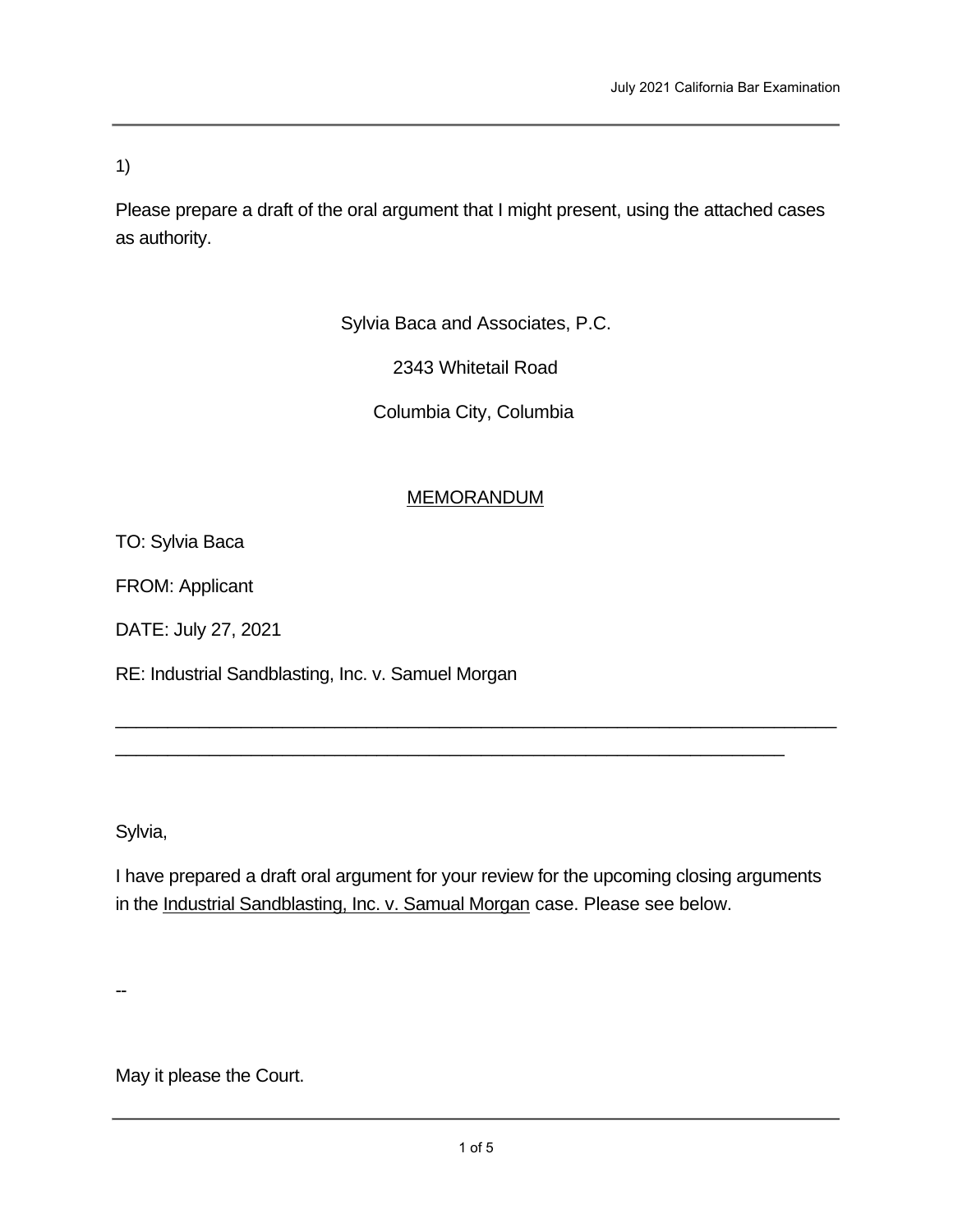This case draws (1) on Columbia Stat. Ann.  $\S$  24-6-53(a) and (2) Columbia State case law in Strom v. Knox Broadcasting Corporation (Colum. Sp. Ct. 2014) and Fawcett Railway Relief, Inc. v. Columbia Rail Services, Inc. (Colum. Ct. of Ap. 2015).

Ann §24-6-53(a): (1) Applies to contracts between employees and employers; (2) enforces restriction of competition during the term of the restrictive covenant; (3) requires that covenant restrictions must be reasonable (i) "in time," (ii) "geographic area," and (iii) "scope of prohibited activities." (L3). The Columbia Supreme Court held in Strom that such employment noncompete covenants should only be upheld when **strictly** limited in "time, territorial effect, and scope of prohibited activities." The Court also considers the weight of interest the employer seeks to protect against the impact of the covenant on the employee (L3).

Here, Mr. Samuel Morgan is a former employee of Industrial Sandblasting, Inc. (Industrial) and a current employer of Columbia Coatings Corporation (CCC). Mr. Morgan started his career at Industrial, worked there for over five years, received appropriate and normal training and jobgrowth opportunities, and ultimately chose to leave Industrial because the company failed to offer him the salary and office management responsibilities he rightfully earned and was offered by CCC.

I ask this court to relieved Mr. Morgan from his covenant not-to-compete that he signed as part of his employment contract with Industrial, and believe the court is right to do so for the following reasons:

#### (1) Geographic Scope:

Mr. Morgan's covenant not-to-compete would prevent him from doing any work at all at any competitor company to Industrial in the State of Columbia for one year. This scope is too broad, especially in light of the precedents set in Strom and Fawcett.

Mr. Morgan's work while at Industrial was--during the course of his 7+ years of work, there- restricted to Columbia City which is in the northeast corner of the state (L7). He only ever did two jobs outside of Columbia City.

Mr. Morgan's work for CCC is all over the State of Columbia, including in the south and southeast--both regions of the state in which Mr. Morgan had virtually no professional contact during his time at Industrial.

The Supreme Court of Columbia held in **Fawcett** that the scope of the covenant at issue is too broad to be valid if it "far exceeds the area within which" the employee at issue worked (L6).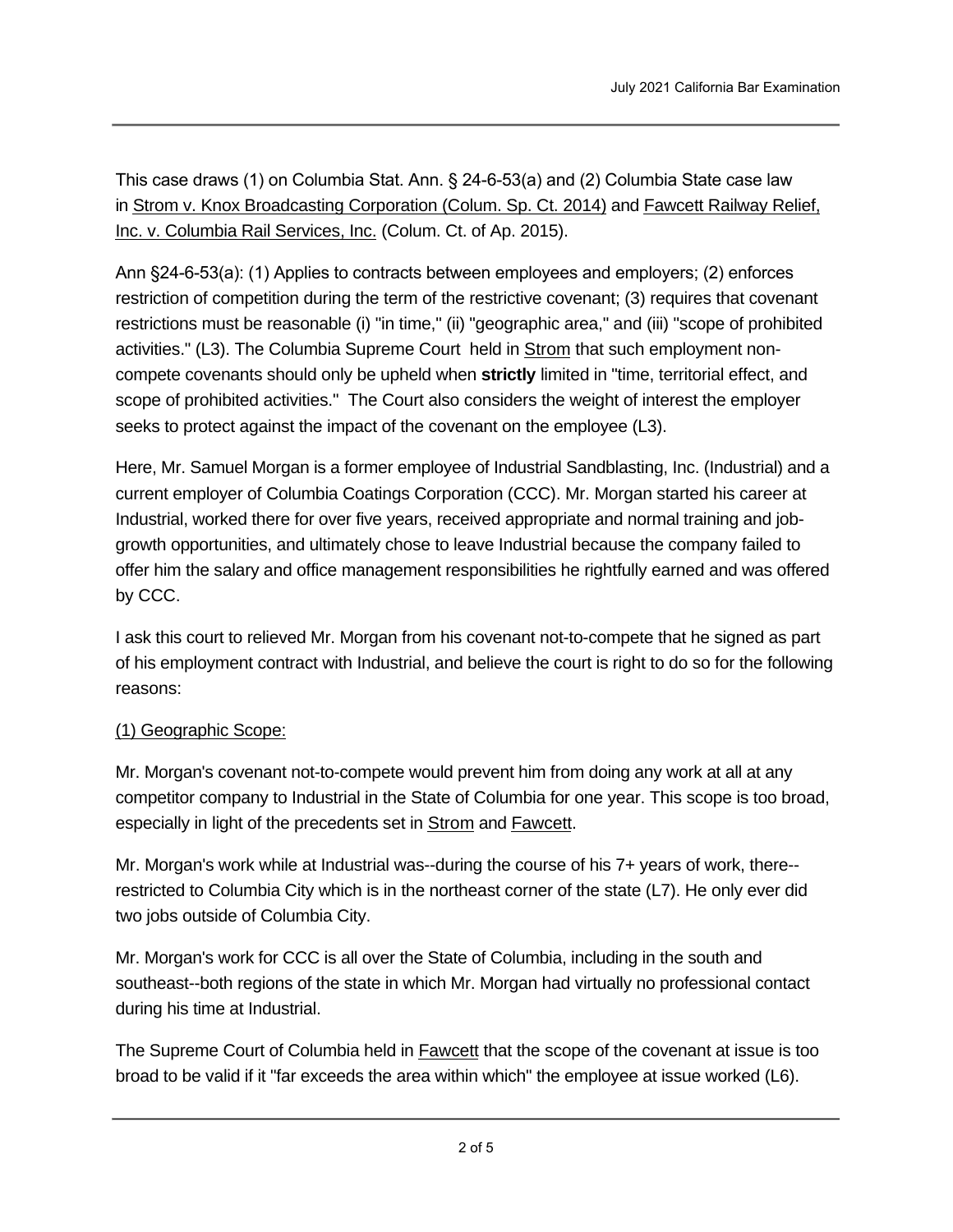Here, a restriction on Mr. Morgan's ability to work in regions of the State of Columbia where he's had no, or virtually no, professional contact should be invalid.

Also, a "restriction that covers a geographic area in which the employee never had contact with customers is," according to the Supreme Court of Columbia, "overbroad and unreasonable" (L6). Mr. Morgan's covenant not-to-compete is unreasonably broad because it covers a region and areas of the State of Columbia in which he has never worked.

### (2) Scope of Activities

Mr. Morgan's covenant not-to-compete is beyond the scope of what is reasonable, and should be a factor in rendering the covenant invalid.

In Strom, the court upheld the covenant's activity restrictions, because they were limited to onair broadcasting. Knox provided proof that it had invested upwards of \$1M in cultivating a public name, persona, and image for Strom and that broadcast viewers associate broadcast voices with specific televised stations. Knox did not prevent Strom from seeking alternative work, even with a direct competitor, so long as the work was not on-air for the six months needed to effectuate a proper transition.

In **Fawcett**, the court found the restriction on Markham's activities--which were any activities at all in the states noted--to be much too broad.

Here, Mr. Morgan is seeking to primarily focus on office work, less field work. And, his activities will be focused on clients all over the state, not just those in the City of Columbia. His training is the result of his own financial investment, and while yes, Industrial was supportive of his growth, it does not have the necessary direct security interest in that training to merit holding Mr. Morgan back from comparable work. Indeed, Industrial has others who are similarly qualified (see Strom for comparision where the work was very unique and the investment much, much greater).

### (3) Scope of Timing

Mr. Morgan's covenant not-to-compete would prevent him from doing **any work at any competitor** to Industrial, including CCC, for one year. That length of time is unreasonable, and should be an additional factor in rendering the covenant invalid.

In Strom, the court upheld the covenant's time limit of six months to be reasonable, both for Knox, the former employer, and Strom, the employee. This time limit was deemed, by the court, necessary to give Knox sufficient time to rebrand its public-facing broadcasting identity, while not preventing Strom from having employment, an income, and providing reasonable

professional contribution to his new employer, WCAP-TV. Knox provided **proof** that the six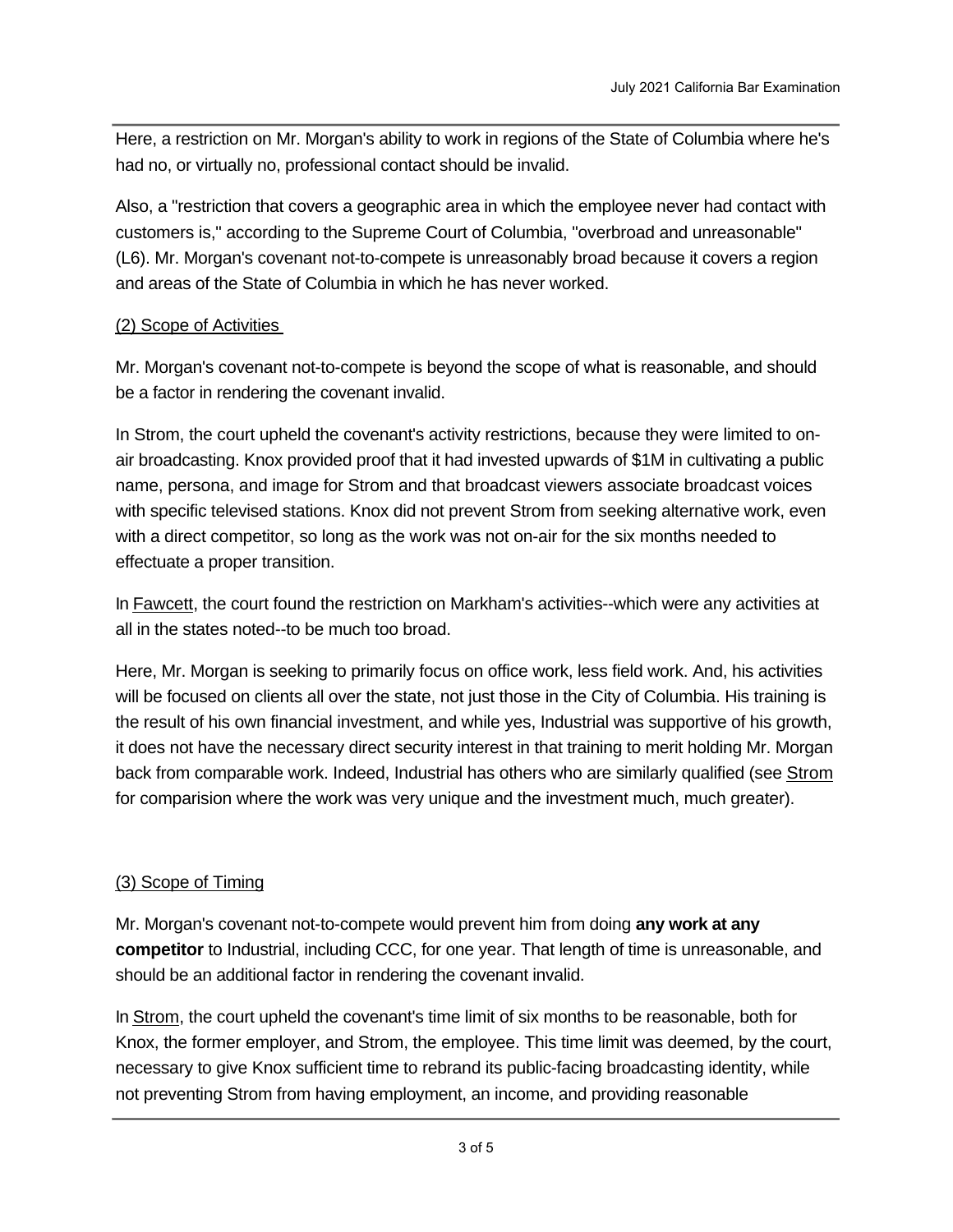professional contribution to his new employer, WCAP-TV. Knox provided **proof** that the six month timeframe was essential to carry-out its transition plan--more more, no less than required.

In Fawcett, the court rejected the covenant's time limit of three years as unreasonable. First, because the court had never before upheld a time limit in excess of two years, and second, because Fawcett, the former employer, provided **no proof** that the three year time limit--or **any time limit at all**--was necessary to safeguard its business and investments in Markham, the former employee.

Here, Industrial has said--according to Mr. Cole--that the company has already lost business due to Mr. Morgan's departure. But, there is no proof that such loss of business is actually because Mr. Morgan left the company. There is also no proof presented to support that Industrial needs a full year to transition/restructure from Mr. Morgan's departure. In fact, Industrial had already found a replacement for Mr. Morgan before Mr. Morgan left the company. For a one year time limit--or any time limit--to be enforceable, Industrial should need to provide actual proof that a transition period is necessary to safeguard their company interests. They have failed to provide any such proof. Mere disappoint at Mr. Morgan's departure is not sufficient to just enjoining Mr. Morgan for work.

Base on the totality of the circumstances presented above and the lack of actual proof from Industrial as to the need for the restrictions on geography, timing, and scope of activities, this court should relieve Mr. Morgan from his covenant with Industrial and allow him to freely pursue work with CCC.

I rest my case.